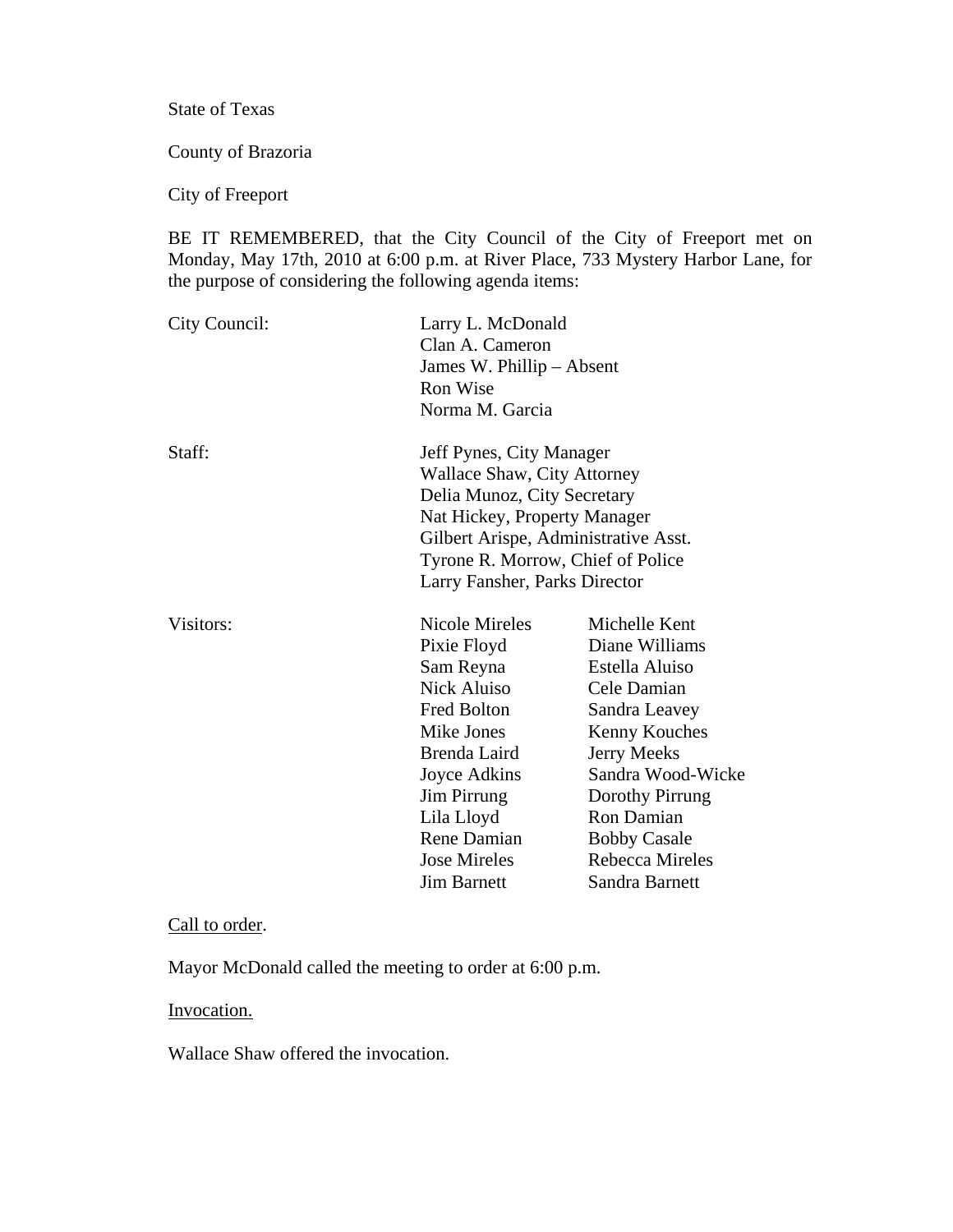# Pledge of Allegiance.

Mayor McDonald led the Pledge of Allegiance.

Consideration of approving the May 3rd, 2010 Council Minutes.

 On a motion by Councilman Cameron, seconded by Councilman Wise, with all present voting "aye", Council unanimously approved the May 3rd, 2010 Council Minutes.

Attending citizens and their business.

There were none.

**Proclamation**: Proclaim the month of July 2010, as Adopt a Shelter Animal Month.

 Mayor McDonald read and proclaimed the month of July 2010 as Adopt a Shelter Animal Month.

Consideration of approving Resolution No. 2010-2227 authorizing the Mayor and City Secretary to execute and attest, respectfully, and the Mayor to acknowledge and deliver to Larry & Judy Shaefer a special warranty deed conveying Tract 50- F out of the S.T. Angier Labor, Abstract 8, and the J. F. Fields Labor, Abstract 62, Brazoria, Texas, to the said Larry & Judy Shaefer as joint tenants with right of survivorship, they being the only owners of the real property abutting the same to offer to purchase such land.

On a motion by Councilman Cameron, seconded by Councilman Wise, with all present voting 3 to 1, Council approved Resolution No. 2010-2227 authorizing the Mayor and City Secretary to execute and attest, respectfully, and the Mayor to acknowledge and deliver to Larry & Judy Shaefer a special warranty deed conveying Tract 50-F out of the S.T. Angier Labor, Abstract 8, and the J. F. Fields Labor, Abstract 62, Brazoria, Texas, to the said Larry & Judy Shaefer as joint tenants with right of survivorship, they being the only owners of the real property abutting the same to offer to purchase such land. Councilwoman Garcia opposed.

Consideration of approving Ordinance No. 2010-2247 canvassing the returns and declaring the results of the 2010 Annual Elections.

| Clan Allen Cameron                           | Council Position A     | 85. |
|----------------------------------------------|------------------------|-----|
| Michelle Kent                                | Council Position A 116 |     |
|                                              |                        |     |
| Dan Tarver                                   | Council Position C     | 76. |
| Nicolasa (Nicole) Mireles Council Position C |                        | 79  |

On a motion by Councilman Cameron, seconded by Councilwoman Garcia, with all present voting "aye", Council unanimously approved Ordinance No. 2010-2247 canvassing the returns and declaring the results of the 2010 Annual Elections.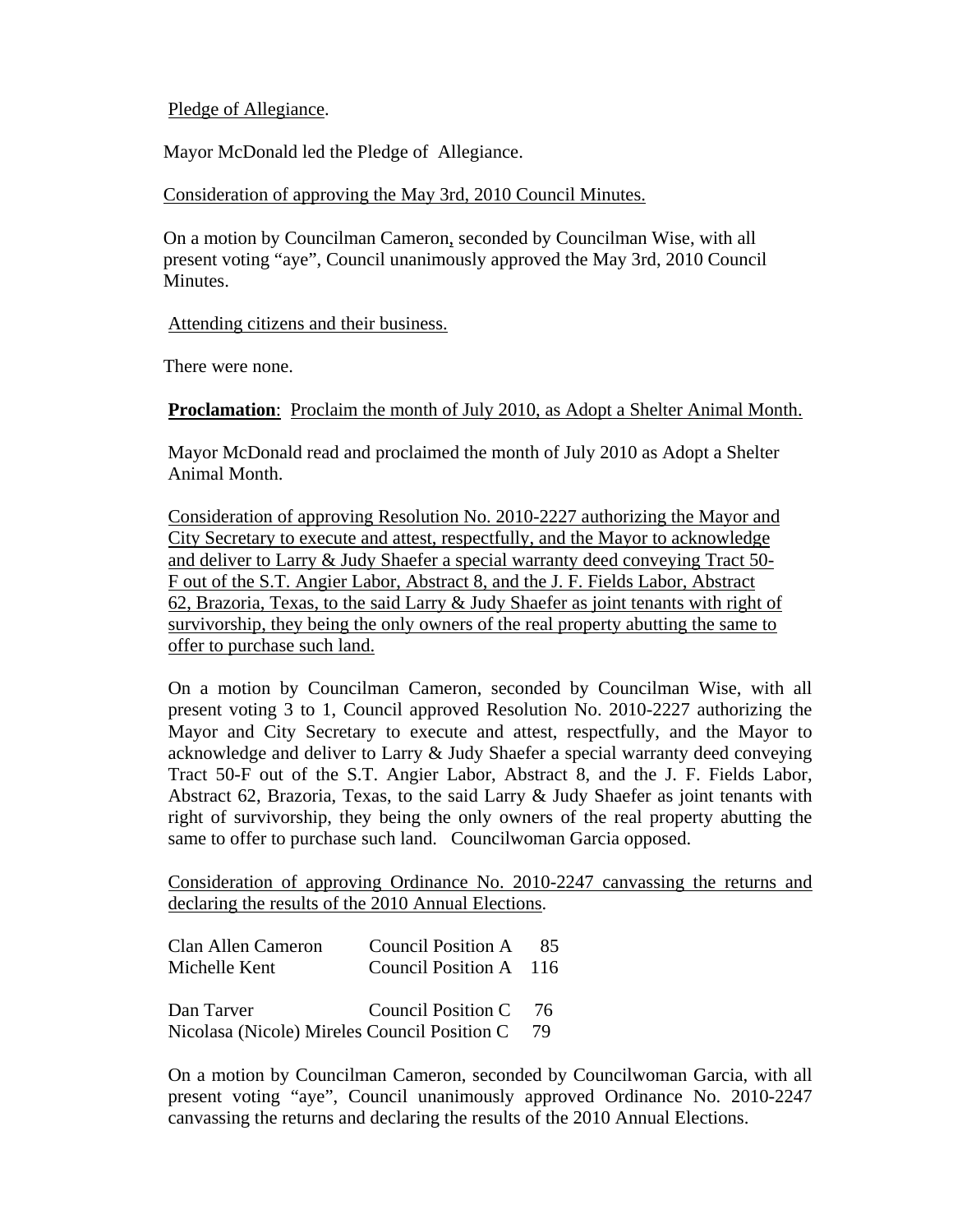Consideration of approving Ordinance No. 2010-2248 canvassing the returns and declaring the results of the 2010 Charter Review Election.

| Amendment No.       | For | Against |
|---------------------|-----|---------|
| Amendment No. One   | 334 | 154     |
| Amendment No. Two   | 365 | 128     |
| Amendment No. Three | 315 | 158     |
| Amendment No. Four  | 389 | 92      |
| Amendment No. Five  | 391 | 84      |
| Amendment No. Six   | 388 |         |

On a motion by Councilman Cameron, seconded by Councilman Wise, with all present voting "aye", Council unanimously approved Ordinance No. 2010-2248 canvassing the returns and declaring the results of the 2010 Charter Review Election.

Consideration of approving Ordinance No. 2010-2249 canvassing the returns for late hour sale and declaring the results of the Referendum Election.

### Proposition:

For the sale of beer and mixed beverages on any day between 12:00 midnight and 2:00 a.m. by holders of beer or mixed beverages retail dealers late hours permits. Number of Votes: 285

Against the sale of beer and mixed beverages on ay day between 12:00 midnight and 2: 00 a.m. by holders of beer and mixed beverages retail dealers late hours permits. Number of Votes: 228

On a motion by Councilman Cameron, seconded by Councilwoman Garcia, with all present voting "aye", Council unanimously approved Ordinance No. 2010-2249 canvassing the returns for late hour sale and declaring the results of the Referendum Election.

### Administer Oath of Office to duly elected Councilwomen for Ward A and Ward C.

Mayor McDonald administered the Oath of Office to duly elected Michelle Kent for Ward A and Nicole Mireles for Ward C. The newly elected officials took their seats.

### Election of Mayor Pro Tem.

Delia Munoz, City Secretary announced that the longest service councilperson is Councilwoman Garcia.

On a motion by Councilwoman Kent, seconded by Councilwoman Mireles, with all present voting "aye", Council unanimously appointed Councilwoman Garcia as Mayor Pro Tem.